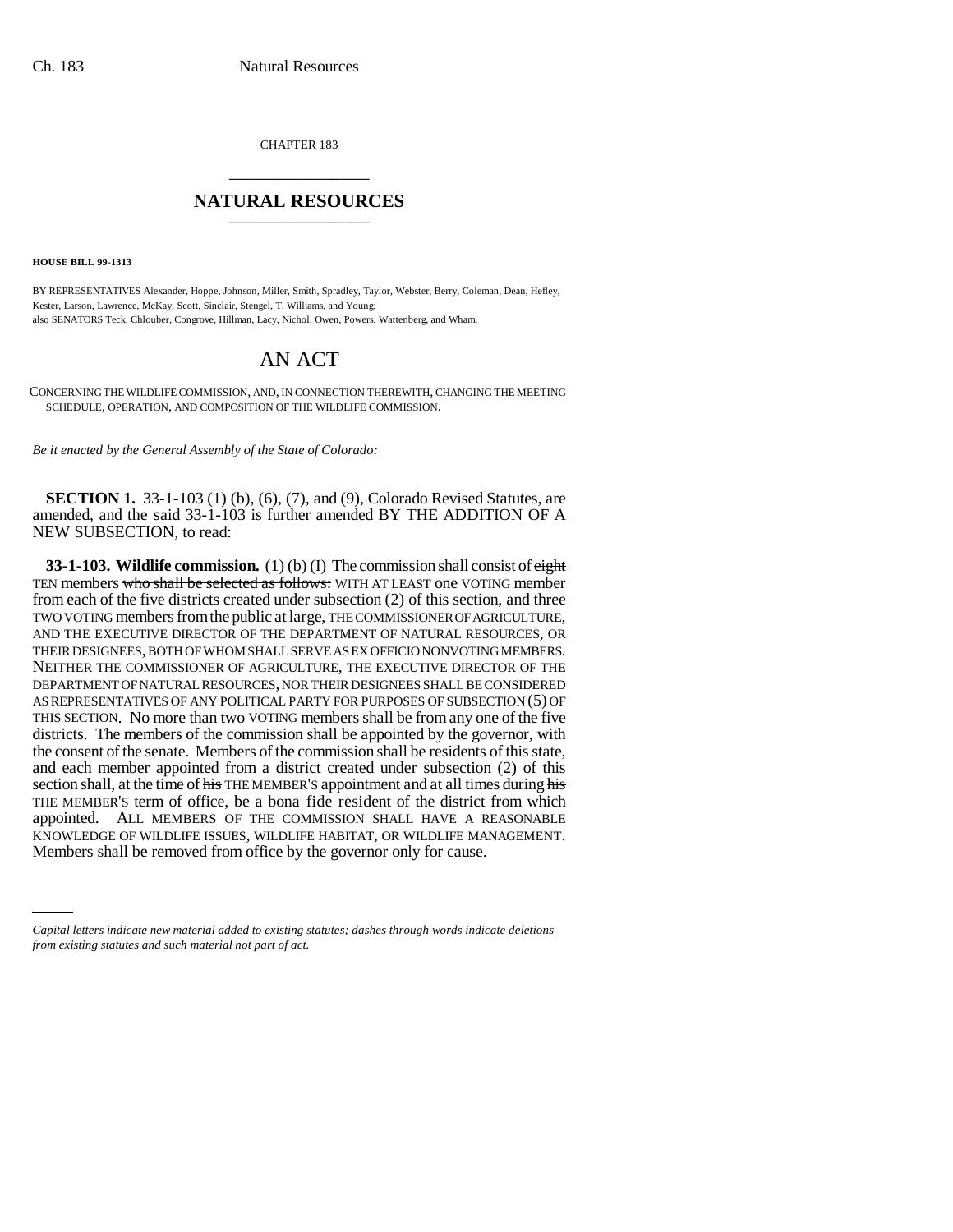Natural Resources Ch. 183

(II) Of the members holding office on June 16, 1987, two shall serve until March 1, 1989, two shall serve until March 1, 1990, two shall serve until March 1, 1991, and two shall serve until March 1, 1992. The governor shall designate which members of the commission shall serve for terms different from those terms for which they were originally appointed. Thereafter, The governor shall appoint two members of the commission on March 1 of each year and the terms of office for members of the commission shall be four years. NO MEMBER SHALL SERVE MORE THAN TWO FOUR-YEAR CONSECUTIVE TERMS. Vacancies on the commission shall be filled for the unexpired term by the governor, with the consent of the senate. A REQUEST FOR REMOVAL OF A MEMBER SHALL BE SUBMITTED TO THE GOVERNOR BY THE SECRETARY OF THE COMMISSION CONFIRMING THAT A MEMBER HAS FAILED, FOR REASONS OTHER THAN TEMPORARY MENTAL OR PHYSICAL DISABILITY OR ILLNESS, TO ATTEND ANY COMBINATION OF THREE REGULAR MEETINGS OF THE COMMISSION OR COMMISSION WORKSHOPS DURING ANY TWELVE-MONTH PERIOD WITHOUT THE COMMISSION HAVING ENTERED UPON ITS MINUTES AN APPROVAL FOR ANY SUCH ABSENCES. THE GOVERNOR, IN HIS OR HER DISCRETION, MAY REMOVE SUCH MEMBER.

(III) One member of the commission shall be appointed from each of the following categories: Livestock producers, agricultural or produce growers, sportsmen or outfitters, SPORTSMEN OR SPORTSWOMEN, wildlife organizations, and boards of county commissioners. Three TWO members of the commission shall be appointed from the public at large. WITH THE EXCEPTION OF MEMBERS SERVING ON THE COMMISSION ON JANUARY 1,2000, A MEMBER SHALL SERVE HIS OR HER ENTIRE TERM, AND ANY SUBSEQUENT TERM, REPRESENTING THE CATEGORY FOR WHICH SUCH MEMBER WAS ORIGINALLY APPOINTED.

(6) A majority of the VOTING commission membership PHYSICALLY PRESENT shall constitute a quorum for the transaction of any business, for the performance of any duty, or for the exercise of any power; and the commission shall act by majority vote of such a quorum; AND SUCH MAJORITY OF THE VOTING COMMISSION MEMBERSHIP SHALL BE PHYSICALLY PRESENT AT THE MEETING OR WORKSHOP AT WHICH SUCH ACTION IS TAKEN.

(7) The members of the commission at their annual meeting in March shall elect from their membership a chairman, a vice-chairman, and a secretary. Those elected to such offices shall hold office for one year or until their successors are chosen. The commission shall hold regular meetings in March and September and may hold additional meetings at such other times as the commission may deem necessary for the proper transaction of its duties and business JANUARY, MARCH, MAY, JULY, SEPTEMBER, AND NOVEMBER AND SHALL HOLD COMMISSION WORKSHOPS IN FEBRUARY, APRIL, JUNE, AUGUST, OCTOBER, AND DECEMBER AND MAY HOLD ADDITIONAL MEETINGS AT SUCH OTHER TIMES AS THE COMMISSION MAY DEEM NECESSARY FOR THE PROPER TRANSACTION OF ITS DUTIES AND BUSINESS. EACH COMMISSIONER SHALL HOLD NO LESS THAN TWO PUBLIC MEETINGS PER YEAR IN HIS OR HER DISTRICT.

(9) (a) The division AND the office of director thereof  $\frac{1}{2}$  and  $\frac{1}{2}$  the commission shall exercise their powers and perform their duties and functions specified in articles 1 to 6 of this title under the department of natural resources and the executive director thereof as if the same were transferred to the department by a **type 1 TYPE 2** transfer as such transfer is defined in the "Administrative Organization Act of 1968", article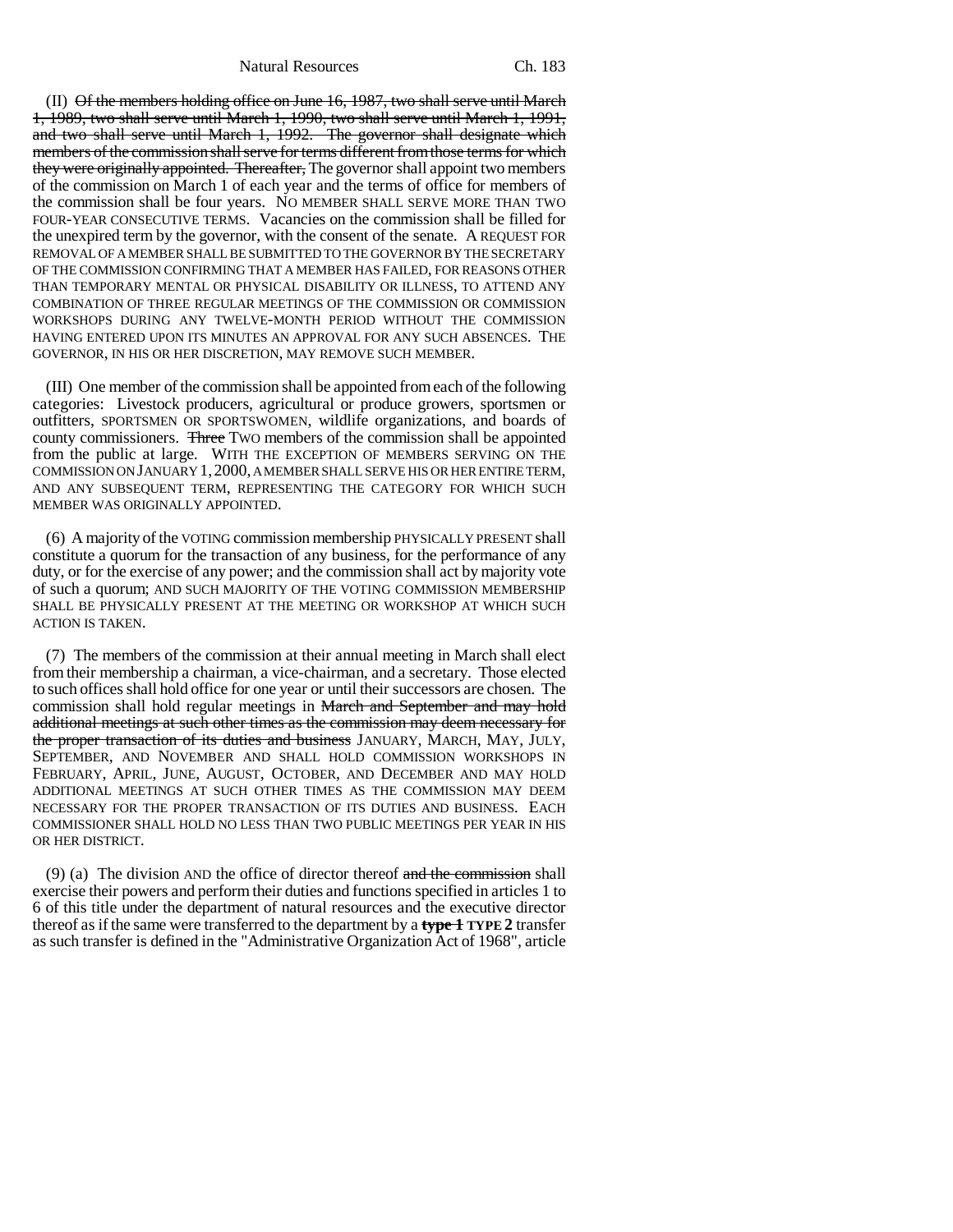## Ch. 183 Natural Resources

1 of title 24, C.R.S.

(b) THE COMMISSION SHALL EXERCISE ITS POWERS AND PERFORM ITS DUTIES AND FUNCTIONS SPECIFIED IN ARTICLES 1 TO 6 OF THIS TITLE UNDER THE DEPARTMENT OF NATURAL RESOURCES AND THE EXECUTIVE DIRECTOR THEREOF AS IF THE SAME WERE TRANSFERRED TO THE DEPARTMENT BY A **TYPE 1**TRANSFER AS SUCH TRANSFER IS DEFINED IN THE "ADMINISTRATIVE ORGANIZATION ACT OF 1968", ARTICLE 1 OF TITLE 24, C.R.S.

(10) FOR PURPOSES OF THIS SECTION ONLY:

(a) "SPORTSMAN" OR "SPORTSWOMAN" MEANS ANY HUNTER OR ANGLER WHO HAS PURCHASED OR APPLIED FOR A HUNTING OR FISHING LICENSE FOR EACH OF THE PREVIOUS THREE YEARS OR WHO CAN DEMONSTRATE A REASONABLE KNOWLEDGE OF WILDLIFE ISSUES, WILDLIFE HABITAT, WILDLIFE MANAGEMENT, AND THE COMMISSION'S DUTIES, PROCEDURES, POLICIES, AUTHORITY, AND PAST DECISIONS.

(b) "WILDLIFE ORGANIZATION" MEANS A NONPROFIT ORGANIZATION, ASSOCIATION, OR CORPORATION REGISTERED WITH THE SECRETARY OF STATE'S OFFICE THAT:

(I) HAS ARTICLES OF INCORPORATION, BYLAWS, AND THE FIDUCIARY RESPONSIBILITIES OF OFFICERS AND MEMBERS OF THE BOARD OF DIRECTORS THAT ARE DESIGNED FOR OR RELATED TO THE SPECIFIC PURPOSE OF PROTECTING, ADVERTISING, OR ADVANCING THE CONCERNS OF ITS INDIVIDUAL MEMBERSHIP;

(II) SUPPORTS AND PROMOTES THE CONSERVATION AND ENHANCEMENT OF COLORADO'S WILDLIFE AND ITS HABITAT;

(III) RECOGNIZES AND PROMOTES PRIMARILY NONCONSUMPTIVE WILDLIFE USE; AND

(IV) HAS EXPERTISE IN WILDLIFE ISSUES, WILDLIFE HABITAT, OR WILDLIFE MANAGEMENT.

**SECTION 2.** 24-1-124 (3) (h) (I), Colorado Revised Statutes, is amended to read:

**24-1-124. Department of natural resources - creation - divisions - repeal.** (3) The department of natural resources shall consist of the following divisions:

(h) (I) (A) Division of wildlife, the head of which shall be the director of the division of wildlife. The division of wildlife AND the office of director thereof and the wildlife commission, created by article 1 of title 33, C.R.S., and the powers, duties, and functions thereof concerning game and fish are transferred by a **type 1 TYPE 2** transfer to the department of natural resources as the division of wildlife.

(B) THE WILDLIFE COMMISSION, CREATED BY ARTICLE 1 OF TITLE 33,C.R.S., AND THE POWERS, DUTIES, AND FUNCTIONS THEREOF CONCERNING GAME AND FISH ARE TRANSFERRED BY A **TYPE 1** TRANSFER TO THE DEPARTMENT OF NATURAL RESOURCES AS THE WILDLIFE COMMISSION.

**SECTION 3. No appropriation.** The general assembly has determined that this